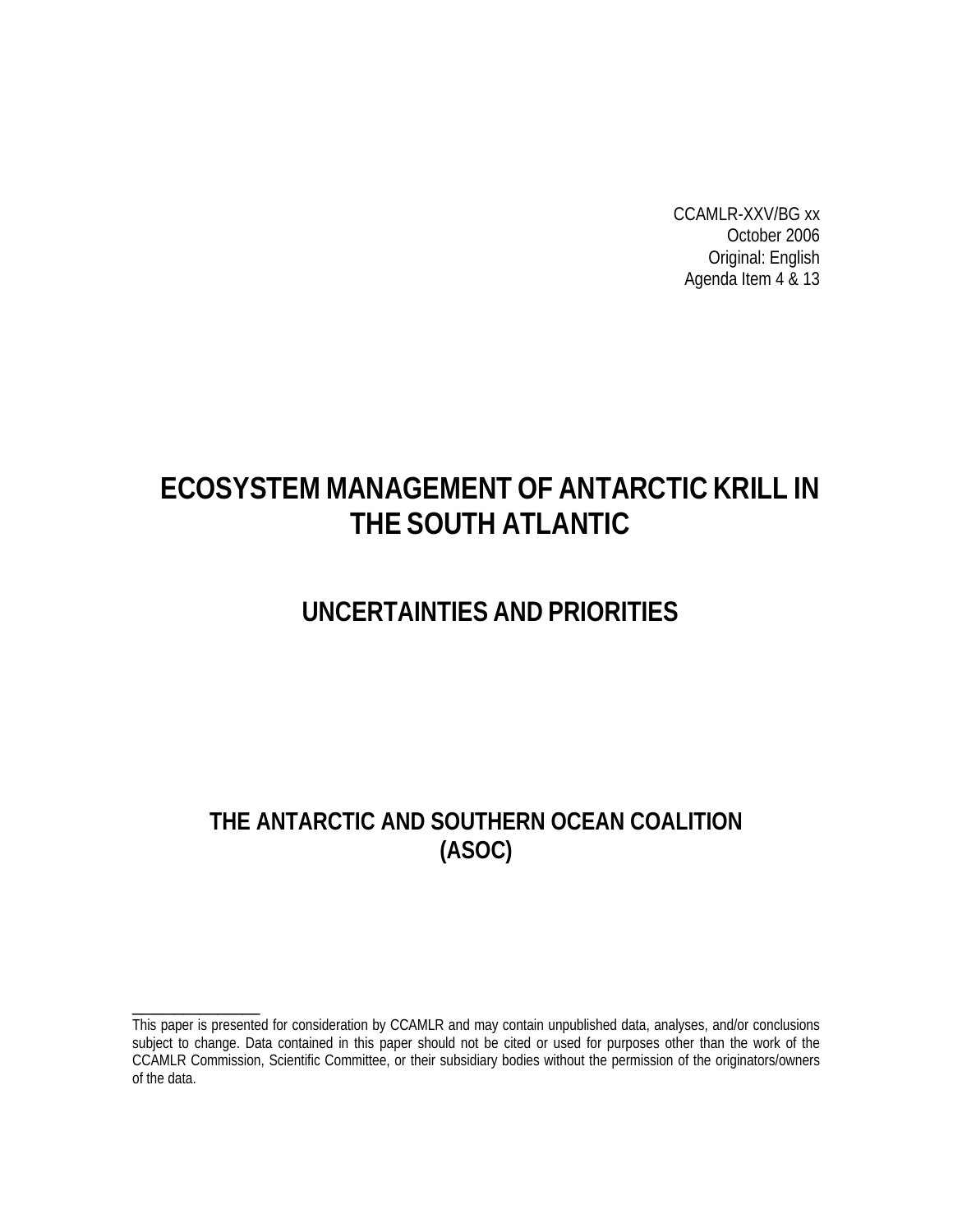## **ECOSYSTEM MANAGEMENT OF ANTARCTIC KRILL IN THE SOUTH ATLANTIC: UNCERTAINTIES AND PRIORITIES**

#### **1. CCAMLR's management of krill - precautionary catch limits**

CCAMLR is generally considered a pioneer in establishing an ecosystem-based, precautionary approach to the management of marine resources. Article II established the objective of the Convention as the conservation of Antarctic marine living resources.

An ecosystem approach concentrates not only on harvested species, but also requires that management takes into account ecological inter-relationships in order to minimize the fisheries impact on dependent and related species, and on the ecosystem as a whole – as expressed in Article II, 3 (b) of the Convention. In the context of CCAMLR, the precautionary approach was formulated as a mandate to prevent or minimise the risk of changes in the marine ecosystem, which are not potentially reversible over two or three decades - Article II, 3 (c).

In order to provide catch limits for the krill fishery, CCAMLR designed a "Krill Yield Model" (KYM). The KYM was developed in 1990 as an attempt to determine the proportion of krill biomass to be harvested each year that accounted for krill being prey for many species in the Antarctic. In the early application of the KYM, the potential effect of krill harvesting on dependent predators was discussed and a "discount" factor was introduced in order to reduce yield calculations in a proportionate manner.1 Detailed modelling of the impact that the krill fishery might have on such predators, in order to provide reliable quantitative results, had not yet been developed. Thus, CCAMLR decided to follow an ad hoc approach to set catch limits. For example, the requirements of krill predators were incorporated by establishing a level of krill escapement of 75% of the pre-exploitation biomass, instead of the 40-50% level normally used in single-species management. This has been called the "predator criterion" and it reflects an arbitrary level that needs to be revised to take into account information on the functional relationship between abundance of prey and recruitment in predator populations as it becomes available (Constable *et al*., 2000).

Following the KYM, CCAMLR has established krill catch limits in Area 48 (Atlantic sector of the Southern Ocean) and Subarea 58.4 (Indian Ocean sector), covering just over 51% of the total CCAMLR Area. The current catch limit for krill in the Southwest Atlantic, where the fishery is currently focussed, is established by CCAMLR's Conservation Measure 51-01 (2002),2 which subdivides the overall limit of 4 million tonnes into lower limits for the following subareas:

<sup>÷</sup> 1 For a more detailed description of the KYM, *See* Constable *et al*., 2000.

<sup>2</sup> With regard to the Indian Ocean, precautionary catch limits for krill fishing in this area are established by Conservation Measures 51- 02 and 51- 03 (2002). According to Conservation Measure 51- 02, the total catch limit for krill in Statistical Division 58.4.1 shall be 440,000 tonnes, which is subdivided as follows: 277,000 tonnes west of 115ºE, and 163,000 tonnes east of 115ºE. Conservation Measure 51- 03 sets the precautionary catch limit in Statistical Division 58.4.2 at 450,000 tonnes.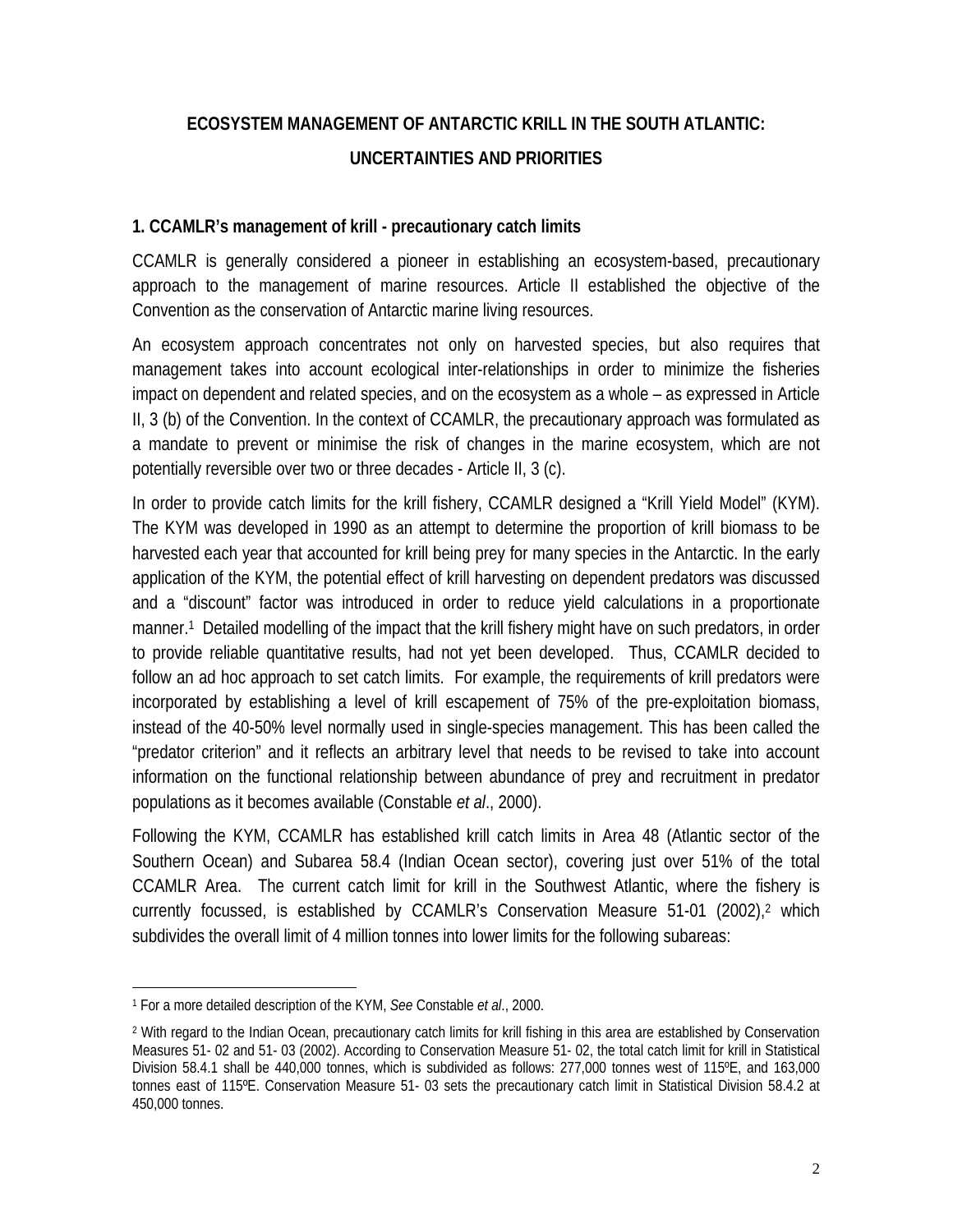- Subarea 48.1: 1,008 million tonnes
- Subarea 48.2: 1,104 million tones
- Subarea 48.3: 1,056 million tones
- Subarea 48.4: 0.832 million tones

These quotas are complemented by the provision that, if the total krill catch in Area 48 in any fishing season exceeds 620,000 tonnes (the so-called "trigger level"), catch limits would be subdivided into smaller management units, following the advice of the Scientific Committee. This "trigger level" was adopted to prevent local depletion of krill, in the event of a rapid expansion of the fishery.

In 2002, addressing concerns that localised intensive fishing might compromise the availability of krill for predators in certain areas of the South Atlantic, the Commission - following the advice of the Scientific Committee - subdivided the subareas in Area 48 into 15 smaller units for the management of the krill fishery (Small-Scale Management Units or SSMUs). The Commission also instructed the Scientific Committee to consider how the krill catch limit could be allocated among these SSMUs.

As acknowledged by CCAMLR, SSMUs are key to the development of management procedures for krill fisheries that can adequately account for localised effects of fishing on krill predators. The Scientific Committee, particularly through its Working Group on Ecosystem Monitoring and Management (WG-EMM), is now given the task of providing advice to the Commission on how to subdivide existing catch limits amongst SSMUs.

Another key element of this management regime is CCAMLR's Ecosystem Monitoring Program (CEMP).3 The program is restricted to monitoring a few selected krill predators and is established in only a few areas. Currently, monitoring data is not available in several SSMUs that are regularly fished (Hewitt *et al*., 2004). CCAMLR has yet to resolve how to best integrate CEMP data into management policy.

#### **2. Recent fishery developments**

Although the Antarctic krill fishery has been relatively stable for the last decade with catches around 100,000 tonnes, it appears about to expand significantly (Nicol & Foster, 2003). The large and growing demand for fishmeal and fish oil for the aquaculture industry is currently the main driving factor for krill fishing.<sup>4</sup> This is because krill has excellent value as nutrient source for aquafeeds, especially for farmed salmon.5

<sup>÷</sup> 3 The CEMP was initiated in 1986 to detect significant changes to the ecosystem, particularly to krill predators, and to signal when such changes were the consequences of fishing. Fieldwork and data acquisition for the CEMP are voluntarily carried out by CCAMLR Member countries (Constable *et al*., 2000).

<sup>4</sup> A study commissioned by FAO in 2003 indicated that, nearly 2.1 million tonnes of fishmeal and 0.7 million tonnes of fish oil were used by the global aquafeed industry in 1999. By the year 2015, these figures may go up to 4.6 million tonnes of fishmeal and nearly 1.9 million tonnes of fish oil. Demand for fish oil has the potential to exceed the average historical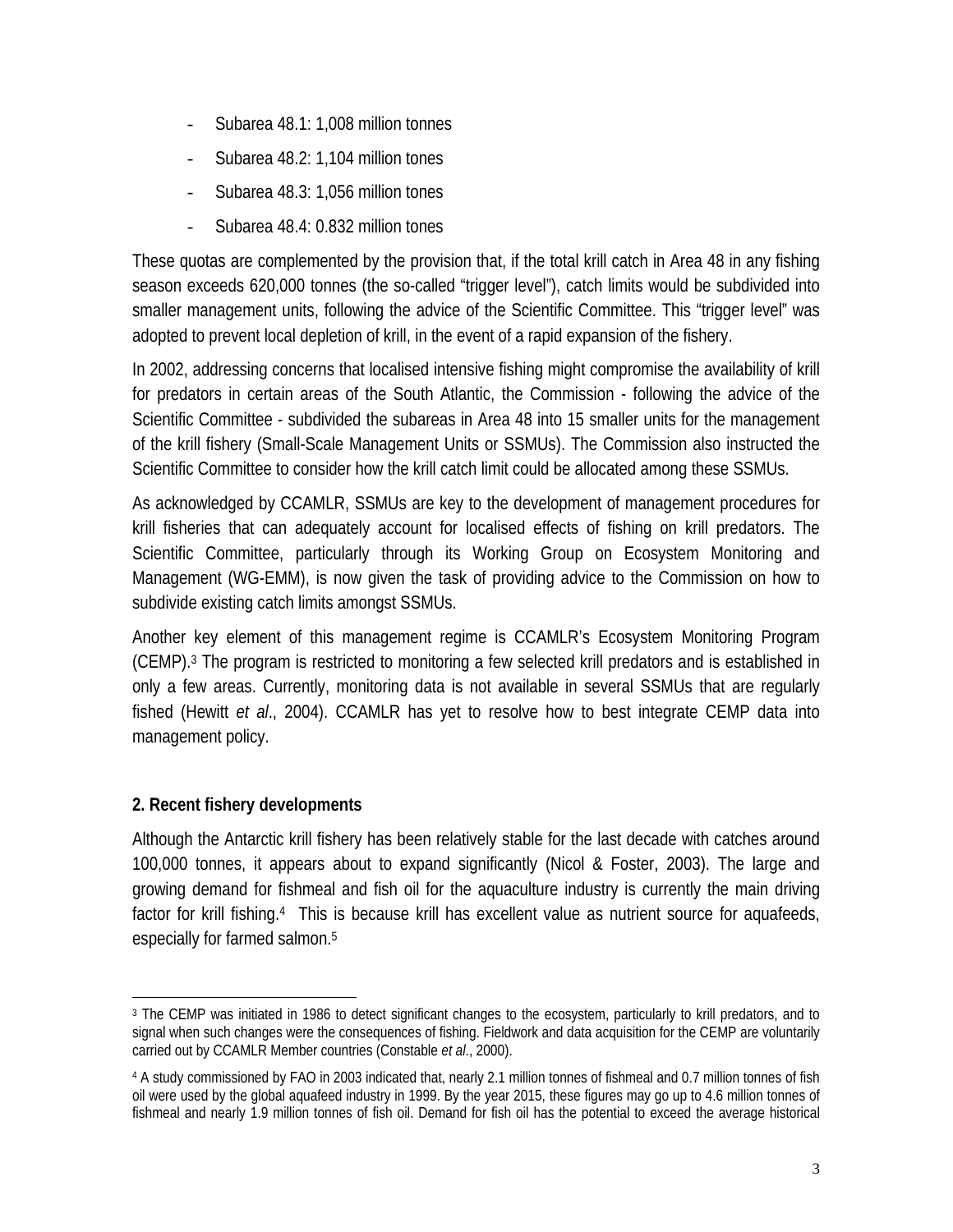In addition, recent application of modern technologies to krill fishing in the Antarctic, which include the catching and simultaneous on-board processing of krill, enables operators to increase catch projections up to 120,000 tonnes per year per vessel (Engoe, 2006). With this technology, it would take only five vessels to approach the trigger level.

#### **3. Ecological risks and uncertainties**

#### *Overlap between the krill fishery and predators*

CCAMLR conservation measures for Antarctic krill are not yet adequate to avoid impacts on the ecosystem as a result of fishing. Although current krill fishing levels are still well below established catch limits, these limits are set for large areas of the ocean and do not take into account the ecological relationships between krill, dependent species and fishing operations, which occur at much smaller scales (Croxall & Nicol, 2004; Constable & Nicol, 2002).

The current fishery for krill coincides almost entirely within the foraging ranges of land-based predators (Constable & Nicol, 2002). In addition, fishing operations are highly concentrated in certain areas of the South Atlantic. Between 1993 and 2002, 66% of the krill catch in Subareas 48.1, 48.2 and 48.3 was removed from only three of the 15 SSMUs (Antarctic Peninsula Drake Passage West; South Orkney West; South Georgia East); another three adjacent SSMUs bring the proportion up to 90%. This is significant because all these areas contain large land-based, krill-dependent predator populations. By contrast, pelagic SSMUs have had considerably smaller levels of catches for the last decade and are operationally less desirable for fishing (Hewitt *et al*., 2004).

Good evidence exists for potential competition for krill between fishing vessels and krill predators. This evidence is based on consumption rates in local areas and at critical times of the year for predators.6 Consequently, a significant risk of excessive quantities of krill being removed from local areas exists, with potential associated impacts on dependent species. CCAMLR scientists have acknowledged that the potential for localised effects of the krill fishery on predators is great unless controls are established for smaller areas and not just for large harvesting units, as is currently the case (Constable & Nicol, 2002).

#### *Environmental considerations*

Environmental factors also impact Antarctic krill populations – with subsequent risks and impacts for the entire Antarctic ecosystem. Key spawning and nursery areas of krill are located in the Western Antarctic Peninsula, one of the world's fastest warming areas (Atkinson *et al.,* 2004). Scientists have

<sup>÷</sup> annual supplies of fish oil before the year 2010 and to reach 145% by 2015. According to this study, farmed salmon will remain the major fishmeal consumer in aquaculture in 2015 (taking 24%) (New & Wijkström, 2003).

<sup>&</sup>lt;sup>5</sup> Krill have outstanding properties such as its protein and energy contents, essential amino acids, natural pigment and palatability (Sclabos & Toro, 2003).

<sup>6</sup> SC- CCAMLR WG-EMM, *Report of the Meeting of the Working Group on Ecosystem Monitoring and Management.* SC-CCAMLR-XXII/3, para. 5.23.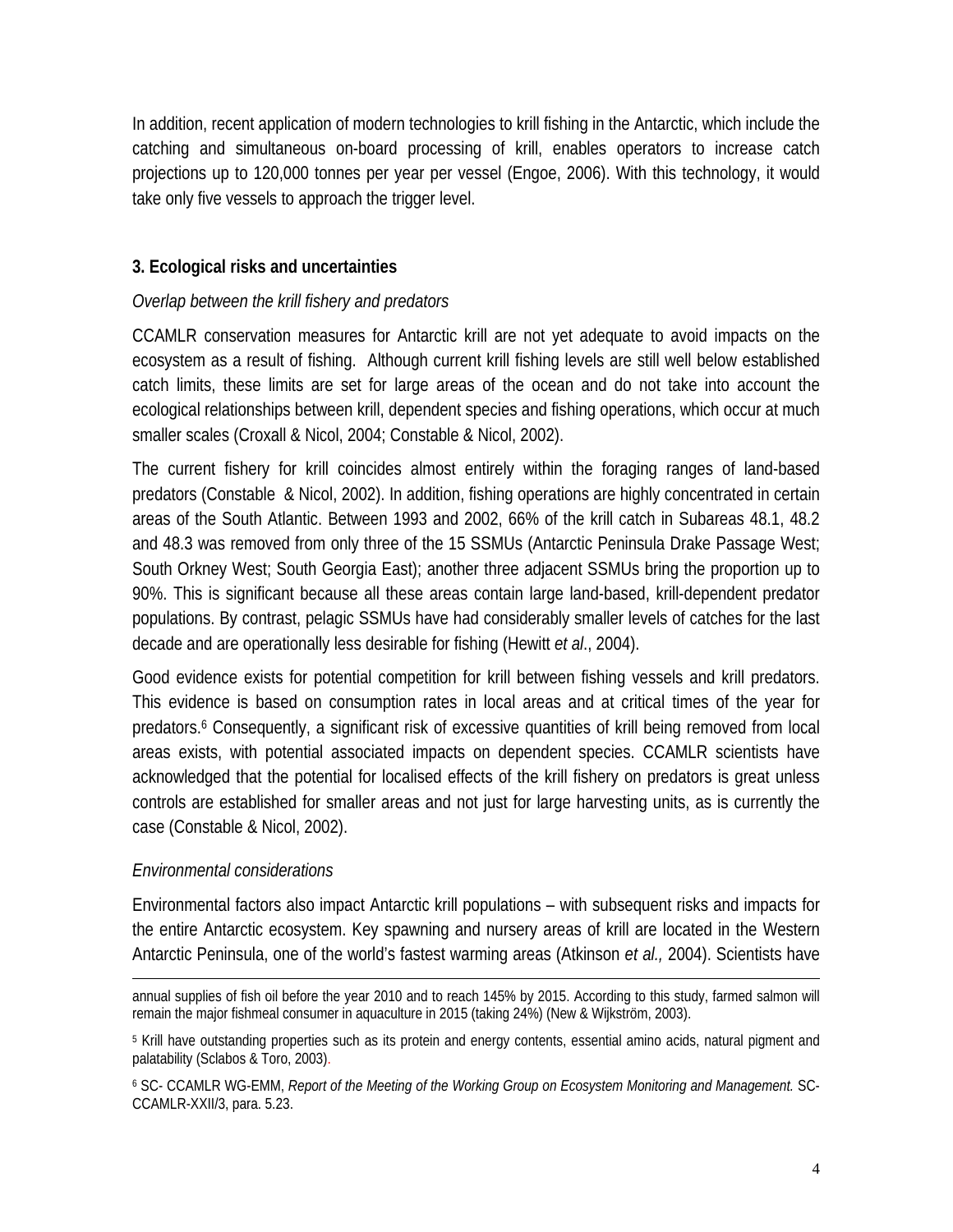discovered an important relationship between krill recruitment and sea ice coverage. A study conducted in the Southwest Atlantic - which contains more than 50% of the Southern Ocean krill stocks - has found a significant decline in krill density in this area since the 1970s. The results of this study show that summer krill densities correlate to both the duration and the extent of sea ice during the previous winter. It was also found that sufficient winter ice in the Antarctic Peninsula and Southern Scotia Arc, which are major krill spawning and nursery areas, affects krill density across the whole ocean basin, including areas north of the Seasonal Ice Zone (Atkinson *et al.,* 2004).

The potential cumulative impacts of climate change and fishing on krill and krill predators are unknown and have not yet been considered by CCAMLR in the development of models for krill management. The Scientific Committee has acknowledged difficulties in determining whether changes in the ecosystem are caused by fishing operations or by environmental factors.<sup>7</sup> Consequently, there is a need to integrate these uncertainties into krill management procedures on a precautionary basis.

#### **4. Options for subdividing catch limits among SSMUs**

In recent years, the WG-EMM has been considering approaches to allocate krill catch limits for the South Atlantic to the different SSMUs defined in 2002. The methods that are under consideration are:8

- 1. Spatial distribution of catches by the krill fishery;
- 2. Spatial distribution of predator demand;
- 3. Spatial distribution of krill biomass;

÷,

- 4. Spatial distribution of krill biomass minus predator demand;
- 5. Spatially explicit indices of krill availability that might be monitored or estimated on a regular basis; and
- 6. Pulse-fishing strategies in which catches are rotated within and between SSMUs

Presently, WG-EMM is in the process of evaluating these candidate methods to subdivide the krill catch limit in Area 48. For that purpose, WG-EMM is developing performance measures on the different elements involved (krill, predators and fishery), as well as simulation models, in order to

<sup>7</sup> The Scientific Committee has acknowledged that the current design of the CEMP may never allow these different factors to be satisfactorily distinguished. It has been suggested that a method that may assist in overcoming this problem is to establish an experimental fishing regime whereby fishing could be concentrated in local areas in conjunction with appropriate predator monitoring programs. SC-CCAMLR, *Report of the Twenty-Second Meeting of the Scientific Committee for the Conservation of Antarctic Marine Living Resources* (CCAMLR, 2003), para. 3.12.

<sup>8</sup> SC- CCAMLR WG-EMM, *Report of the Meeting of the Working Group on Ecosystem Monitoring and Management.* SC-CCAMLR-XXIV/3, para. 2.1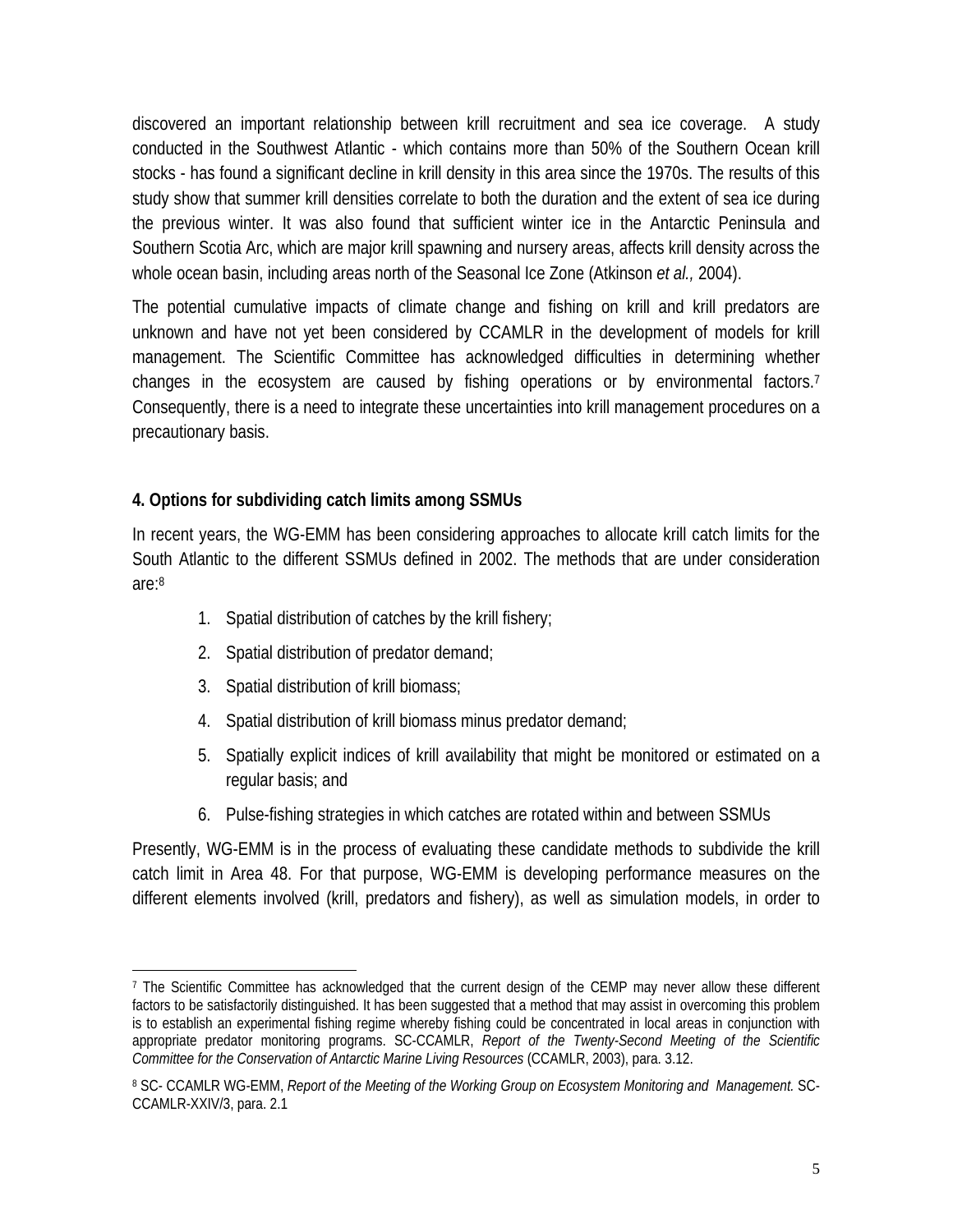determine how well these options would meet CCAMLR's objectives.9 The WG-EMM has identified three issues that need to be further incorporated by future models: (i) seasonality; (ii) alternative krill movement hypotheses; and (iii) threshold krill density below which a fishery will not operate.<sup>10</sup>

#### **5. Current management challenges**

CCAMLR's ecosystem approach means that, when considering options for the allocation of catch limits among SSMUs, priority should be given to those options that involve direct consideration of predator needs and ecosystem interactions. It is also important to bear in mind that all the options currently under discussion are affected by uncertainty.11 However, this should not postpone management of the krill fishery at the SSMU level. CCAMLR conservation principles require that precautionary options be selected in order to incorporate these uncertainties.

CCAMLR needs to adopt a flexible approach to the establishment of krill catch limits at the SSMU level. This will allow the management system to be refined as new information becomes available. It is thus critical to establish a management procedure that: a) follows criteria for catch limit allocations that account for the needs of krill-dependent predators in each SSMU; b) incorporates uncertainties, especially those associated with climate change, on the basis of precaution, and c) allows for further revisions in light of new information. CCAMLR should give priority to considering how to allocate krill catch limits among SSMUs with due regard of these issues.

In this context, it is important to bear in mind that the options currently under consideration would have little impact on fishing operations at current catch levels. However, as fishing effort increases, CCAMLR will need to achieve a balance between options that are more precautionary but more likely to displace the fishery, and those that are more likely to cause disruptions in the ecosystem but do not displace the fishery (Hewitt *et al*., 2004). For this reason, the adequate management procedures need to be in place before the fishery expands.

<sup>÷,</sup> 9 The Krill-Predator-Fishery-Model (KPFM) received considerable attention at the 2005 meeting of the WG-EMM. The model is designed to investigate the performance of the different options and their sensitivity to numerical and structural uncertainty. The WG-EMM considered that the KPFM, although necessarily simplifying a complex system, provides a flexible framework for investigating the roles of krill transport, production, predation and harvesting. SC- CCAMLR WG-EMM, *Report of the Meeting of the Working Group on Ecosystem Monitoring and Management.* SC-CCAMLR-XXIV/3, para. 2.3- 2.5.

<sup>10</sup> *Id.,* para. 2.11.

<sup>11</sup> For example, options 1-5 were developed on the basis of the following assumptions: (i) harvesting methods will remain the same as those currently employed; (ii) mitigation measures to reduce fisheries by-catch are adequate; (iii) current seasonal and geographic pattern of catches remains the same; (iv) transport of krill between SSMUs remain constant; (v) climate-induced changes to the ecosystem are negligible (Hewitt *et al*., 2004). Changes in fishing technologies are taking place that question the reliability of assumption (i). Assumption (ii) is affected by the lack of consistent, complete data in relation to by-catch in the krill fishery, since observer coverage is voluntary and still insufficient. Important uncertainties affect also assumptions (iii) through (v) - note, for example, the recent assessments of the effects of climate change on krill populations. In addition, there is limited information in relation to population estimates and distribution of krill predators, diet preferences and prey switching (Hewitt *et al*., 2004).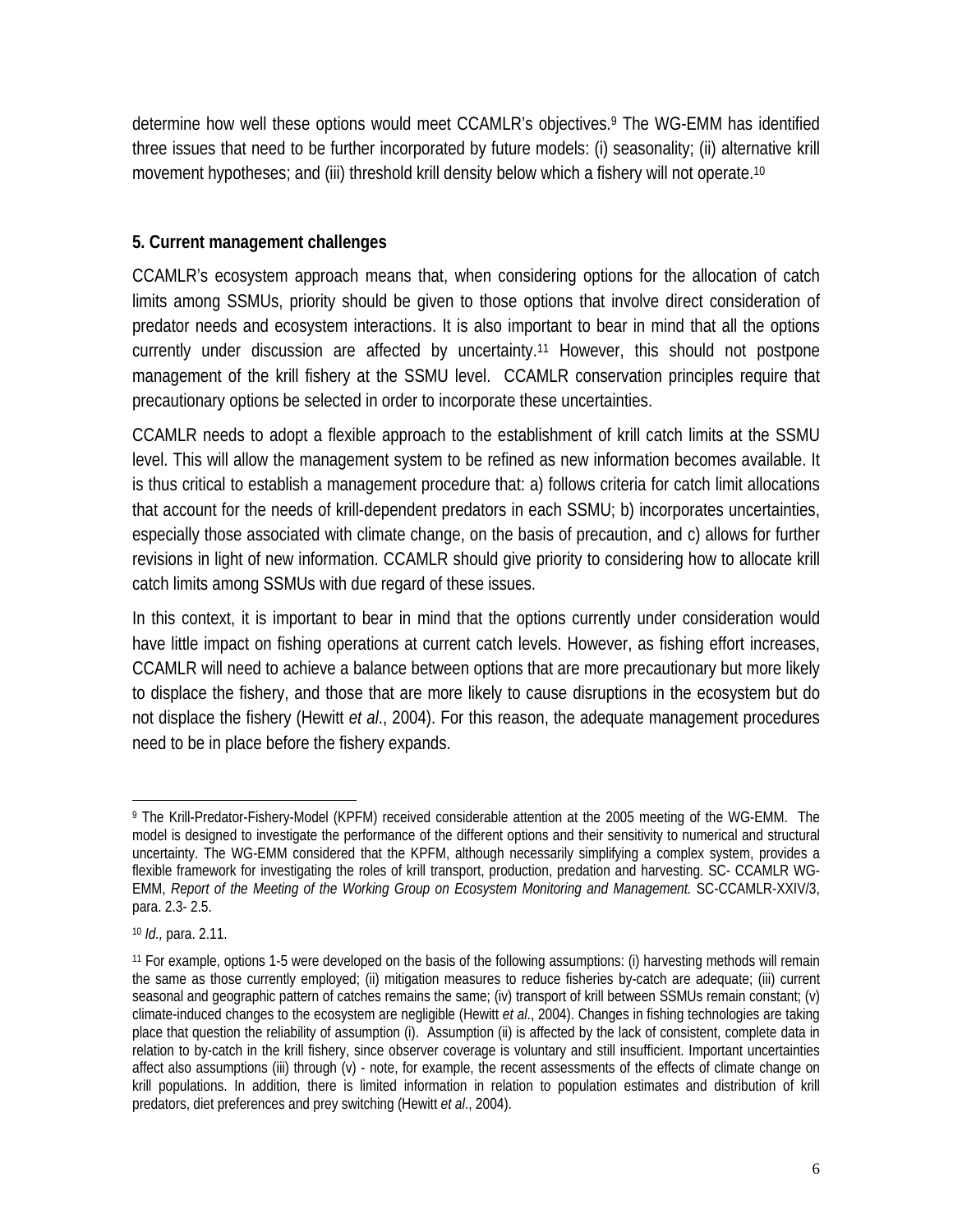In developing ecosystem management procedures for krill at the SSMU level, CCAMLR needs to address existing uncertainties by:

- 1) Requiring further information from the fishery through scientific observation programs;
- 2) Improving the monitoring of the ecosystem in order to increase CCAMLR's capability to detect possible localised impacts on predator populations. A priority should be to establish some form of monitoring in those SSMUs where currently no data are available;
- 3) Investigating krill stocks dynamics in the South Atlantic, particularly in relation to krill movement within and between SSMUs; and
- 4) Developing strategies to incorporate climate change considerations into the management of Antarctic krill.

CCAMLR has mechanisms already in place to address actions (1) and (2) above - *CCAMLR Scheme of International Scientific Observation*, and *CCAMLR's Ecosystem Monitoring Program*, respectively. Thus, it is important to enhance these mechanisms and their contributions to krill management procedures. Concerning (1), full observer coverage on board krill vessels should be required, in accordance with *CCAMLR Scheme of International Scientific Observation*. 12 In relation to (2), *CCAMLR's Ecosystem Monitoring Program (CEMP)* should be extended to cover those areas that are currently not monitored. In addition, parameters to be monitored by CCAMLR Members participating in the CEMP should be standardised in order to allow comparison of information.

In relation to issues (3) and (4) above, CCAMLR needs to develop further inter-sessional work. It is important that CCAMLR gains a broader understanding of the potential impacts of environmental effects and krill fishing on krill populations. Also, CCAMLR needs to better understand how krill transport between and within SSMUs may affect local abundance and availability of krill, and therefore catch limits, at the SSMU level.

In the interim, under the current regime, CCAMLR should ensure that fishing operations do not result in irreversible impacts on krill-dependent predator populations. Precautionary measures should be considered in relation to sensitive and non-monitored areas<sup>13</sup> and fishing-predator interactions at critical times of the year.

<sup>÷,</sup> 12 As addressed in ASOC, *Improving monitoring and control of the krill fishery*, tabled also to CCAMLR XXV.

<sup>13</sup> In their description of the five allocation options outlined above, Hewitt *et al*. (2004) offer some important considerations in relation to the possibility that certain areas should be closed to krill fishing for different reasons. For example, under the allocation options that explicitly take into account predator needs - options (4) and (5) - the SGW (South Georgia West) SSMU would need to be closed to krill fishing because, in that area, estimated predator demand already exceeds the estimated standing stock for krill. Similarly, there are many areas where monitoring simply does not exist, and therefore, data are not available. Hewitt *et al* further suggest that it may be argued that these SSMUs should remain closed until some form of monitoring is established.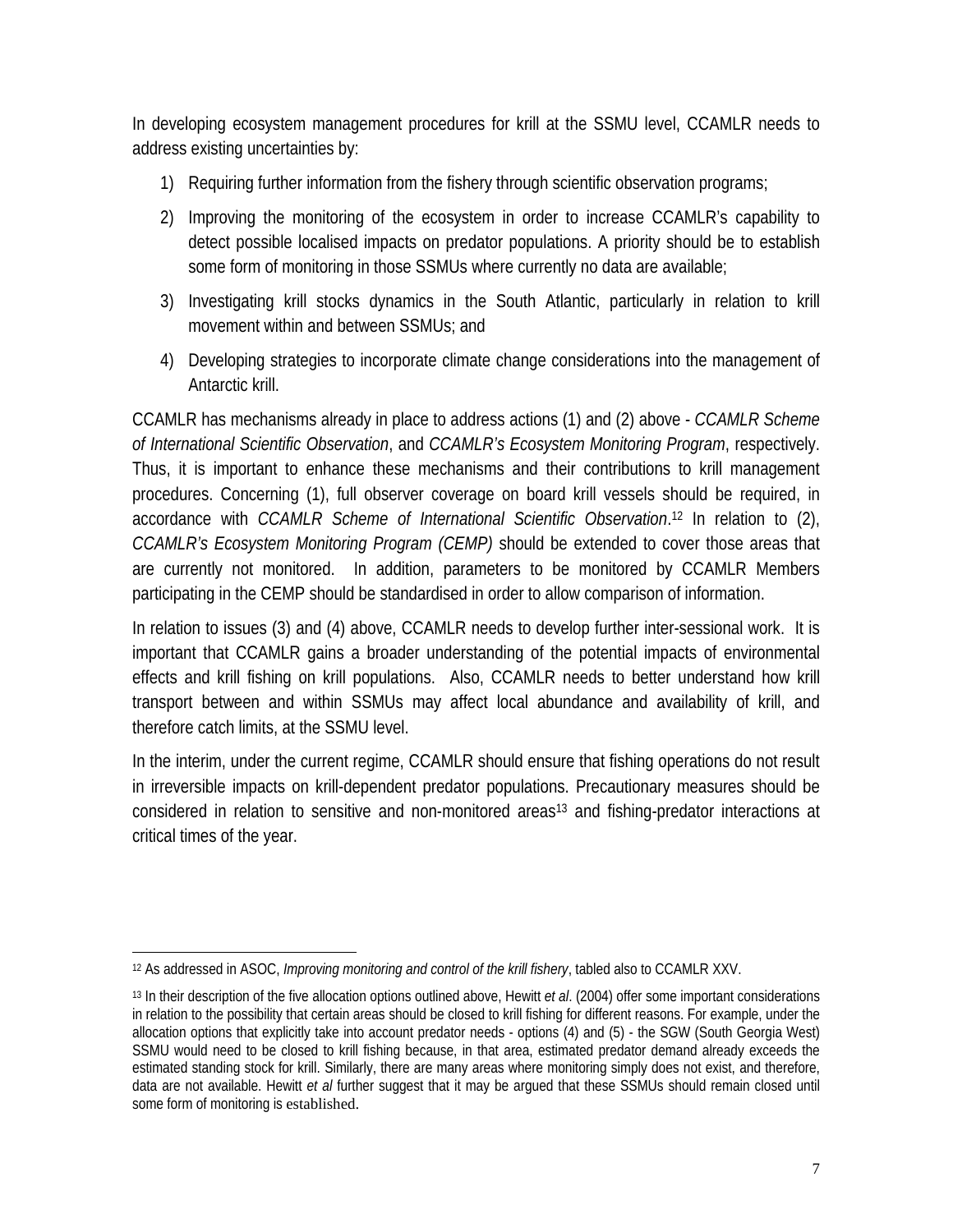#### **6. Conclusions**

Ecosystem management of krill is a central task to CCAMLR. Krill's vital role in the Antarctic marine food web means that precautionary decisions need to be taken to protect krill-dependent predators, particularly those land-based marine mammals and seabirds whose foraging ranges overlap with krill fishing grounds in the South Atlantic. Recent market and technological developments could very well lead to a rapid expansion of the krill fishery. This means that the trigger level could be reached before CCAMLR has adopted and implemented management procedures that take full account of ecosystem-fishery interactions.

CCAMLR needs to adopt a flexible approach to the allocation of krill catch limits among SSMUs, to allow incorporating new information as it becomes available. Meanwhile, more data should be gathered, through scientific observer programs – which need to be mandatory for the krill fishery and an improvement of the CEMP.

CCAMLR should also integrate uncertainties into the management regime in relation to environmental and oceanographic factors. In this context, a priority should be to understand better the impact of climate change on krill populations, as well as the issue of krill transport between and within SSMUs.

The subdivision of krill catch limits among SSMUs represents a fundamental task that CCAMLR should undertake as a leading priority. In the interim, CCAMLR should ensure that no irreversible impacts occur on predator populations as a result of fishing, particularly in sensitive areas and at critical times of the year.

#### **REFERENCES**

Atkinson, A., Siegel, V., Pakhomov, E., and Rothery, P. 2004. Long-term decline in krill stock and increase in salps within the Southern Ocean. *Nature* (Vol. 432): 100-103.

CCAMLR. 2005. Schedule of Conservation Measures in Force, 2005/06. Hobart, Australia.

Constable, A.J., de la Mare, W.K., Agnew, D.J., Everson, I., and Miller, D. 2000. Managing fisheries to conserve the Antarctic marine ecosystem: practical implementation of the Convention on the Conservation of Antarctic Marine Living Resources (CCAMLR). *ICES Journal of Marine Science*, 57: 778-791.

Constable, A.J. 2002. CCAMLR ecosystem monitoring and management: future work. *CCAMLR Science*, Vol. 9: 233-253.

Constable, A.J., Nicol, S. 2002. Defining smaller-scale management units to further develop the ecosystem approach in managing large-scale pelagic krill fisheries in Antarctica. *CCAMLR Science*, Vol. 9: 117-131.